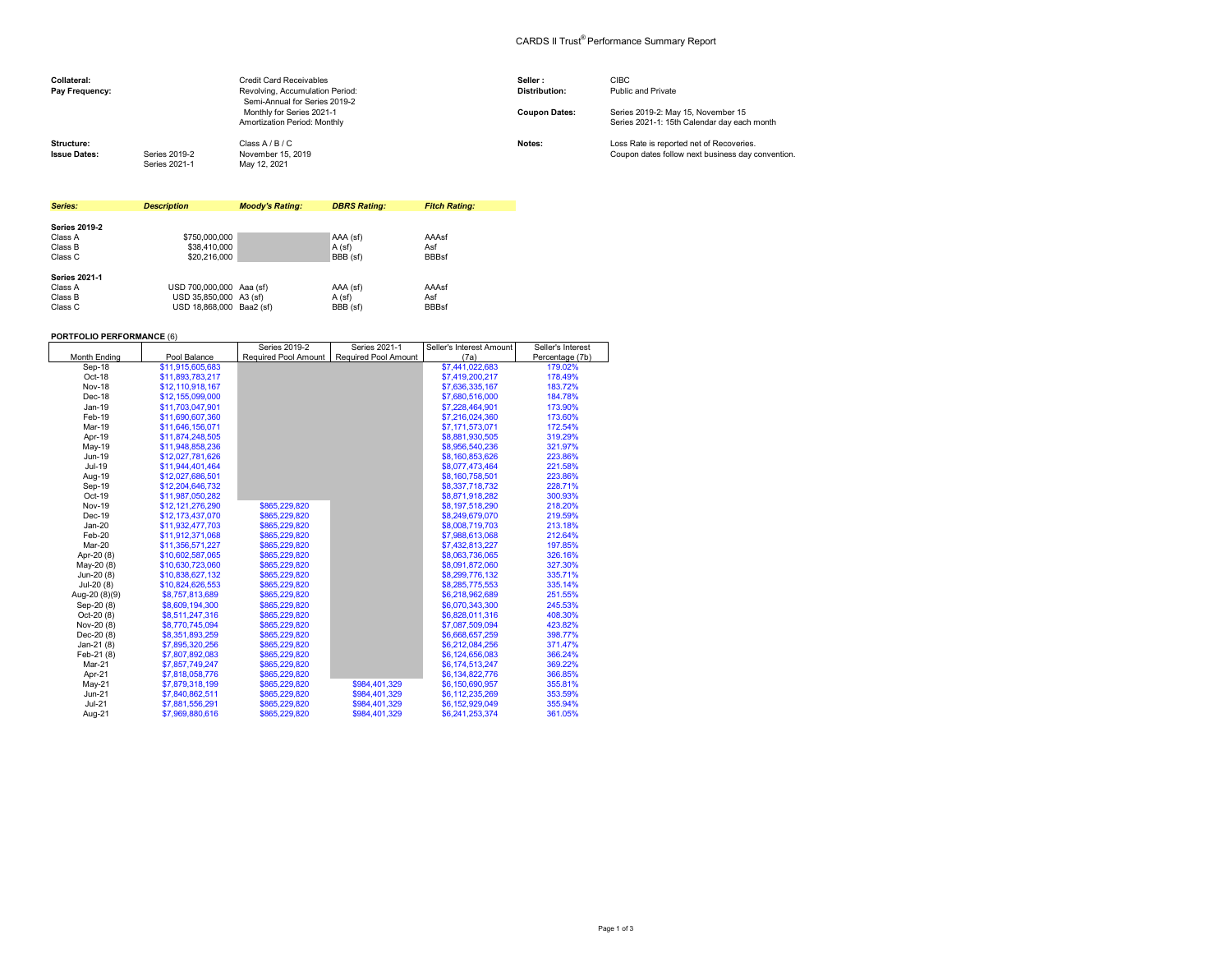|                     |                  |               |                 | Series 2019-2   | Series 2021-1   |
|---------------------|------------------|---------------|-----------------|-----------------|-----------------|
| <b>Month Ending</b> | Payment Rate (2) | Loss Rate (3) | Gross Yield (4) | Excess Spread % | Excess Spread % |
| Sep-18              | 35.41%           | 2.86%         | 22.83%          |                 |                 |
| Oct-18              | 41.42%           | 3.08%         | 21.98%          |                 |                 |
| Nov-18              | 38.75%           | 3.13%         | 23.31%          |                 |                 |
| Dec-18              | 38.05%           | 3.12%         | 22.03%          |                 |                 |
| Jan-19              | 38.51%           | 2.83%         | 22.17%          |                 |                 |
| Feb-19              | 32.61%           | 3.48%         | 24.57%          |                 |                 |
| Mar-19              | 36.62%           | 3.23%         | 22.04%          |                 |                 |
| Apr-19              | 38.63%           | 3.53%         | 23.33%          |                 |                 |
| May-19              | 40.55%           | 3.14%         | 22.74%          |                 |                 |
| Jun-19              | 36.68%           | 3.66%         | 23.46%          |                 |                 |
| Jul-19              | 42.70%           | 3.13%         | 22.31%          |                 |                 |
| Aug-19              | 38.70%           | 2.92%         | 22.93%          |                 |                 |
| Sep-19              | 38.08%           | 3.18%         | 23.02%          |                 |                 |
| Oct-19              | 41.26%           | 3.46%         | 22.27%          |                 |                 |
| <b>Nov-19</b>       | 37.80%           | 3.34%         | 23.33%          | 16.46%          |                 |
| Dec-19              | 42.26%           | 3.01%         | 22.22%          | 15.72%          |                 |
| $Jan-20$            | 38.71%           | 3.07%         | 22.15%          | 15.45%          |                 |
| Feb-20              | 33.92%           | 3.45%         | 23.85%          | 14.95%          |                 |
| Mar-20              | 37.49%           | 3.48%         | 20.57%          | 14.40%          |                 |
| Apr-20 (8)          | 33.74%           | 3.58%         | 19.71%          | 13.36%          |                 |
| May-20 (8)          | 33.56%           | 3.04%         | 20.32%          | 12.67%          |                 |
| Jun-20 (8)          | 39.24%           | 1.34%         | 20.99%          | 13.41%          |                 |
| Jul-20 (8)          | 41.37%           | 0.77%         | 21.57%          | 14.99%          |                 |
| Aug-20 (8)          | 42.06% (10)      | $-0.01%$      | 21.90%          | 16.47%          |                 |
| Sep-20 (8)          | 45.45%           | 0.11%         | 22.28%          | 17.10%          |                 |
| Oct-20 (8)          | 44.98%           | $-0.07%$      | 21.29%          | 17.30%          |                 |
| Nov-20 (8)          | 45.19%           | 0.22%         | 23.05%          | 17.30%          |                 |
| Dec-20 (8)          | 49.72%           | 0.58%         | 21.72%          | 17.32%          |                 |
| Jan-21 (8)          | 42.34%           | 0.32%         | 21.30%          | 17.33%          |                 |
| Feb-21 (8)          | 39.70%           | 3.43%         | 23.86%          | 16.36%          |                 |
| Mar-21              | 50.13%           | 0.88%         | 22.23%          | 16.20%          |                 |
| Apr-21              | 47.51%           | 1.03%         | 23.05%          | 16.23%          |                 |
| May-21              | 48.70%           | 1.11%         | 22.41%          | 16.99%          | 19.13%          |
| $Jun-21$            | 52.20%           | 1.11%         | 24.13%          | 17.31%          | 19.29%          |
| $Jul-21$            | 52.20%           | 0.76%         | 22.76%          | 17.48%          | 19.33%          |
| Aug-21              | 54.14%           | 0.87%         | 23.59%          | 17.99%          | 19.60%          |

|               | Series 2019-2   | Series 2021-1   |  |
|---------------|-----------------|-----------------|--|
| Month Ending  | Base Rate % (5) | Base Rate % (5) |  |
| Sep-18        |                 |                 |  |
| Oct-18        |                 |                 |  |
| <b>Nov-18</b> |                 |                 |  |
| Dec-18        |                 |                 |  |
| Jan-19        |                 |                 |  |
| Feb-19        |                 |                 |  |
| Mar-19        |                 |                 |  |
| Apr-19        |                 |                 |  |
| May-19        |                 |                 |  |
| Jun-19        |                 |                 |  |
| Jul-19        |                 |                 |  |
| Aug-19        |                 |                 |  |
| Sep-19        |                 |                 |  |
| Oct-19        |                 |                 |  |
| <b>Nov-19</b> | 2.53%           |                 |  |
| Dec-19        | 2.53%           |                 |  |
| $Jan-20$      | 2.57%           |                 |  |
| Feb-20        | 2.54%           |                 |  |
| Mar-20        | 2.58%           |                 |  |
| Apr-20        | 2.53%           |                 |  |
| May-20        | 2.55%           |                 |  |
| <b>Jun-20</b> | 2.50%           |                 |  |
| <b>Jul-20</b> | 2.56%           |                 |  |
| Aug-20        | 2.56%           |                 |  |
| Sep-20        | 2.50%           |                 |  |
| Oct-20        | 2.57%           |                 |  |
| <b>Nov-20</b> | 2.52%           |                 |  |
| $Dec-20$      | 2.54%           |                 |  |
| $Jan-21$      | 2.57%           |                 |  |
| Feb-21        | 2.57%           |                 |  |
| Mar-21        | 2.64%           |                 |  |
| Apr-21        | 2.56%           |                 |  |
| May-21        | 2.59%           | 1.00%           |  |
| $Jun-21$      | 2.61%           | 1.05%           |  |
| <b>Jul-21</b> | 2.55%           | 0.95%           |  |
| Aug-21        | 2.59%           | 0.99%           |  |